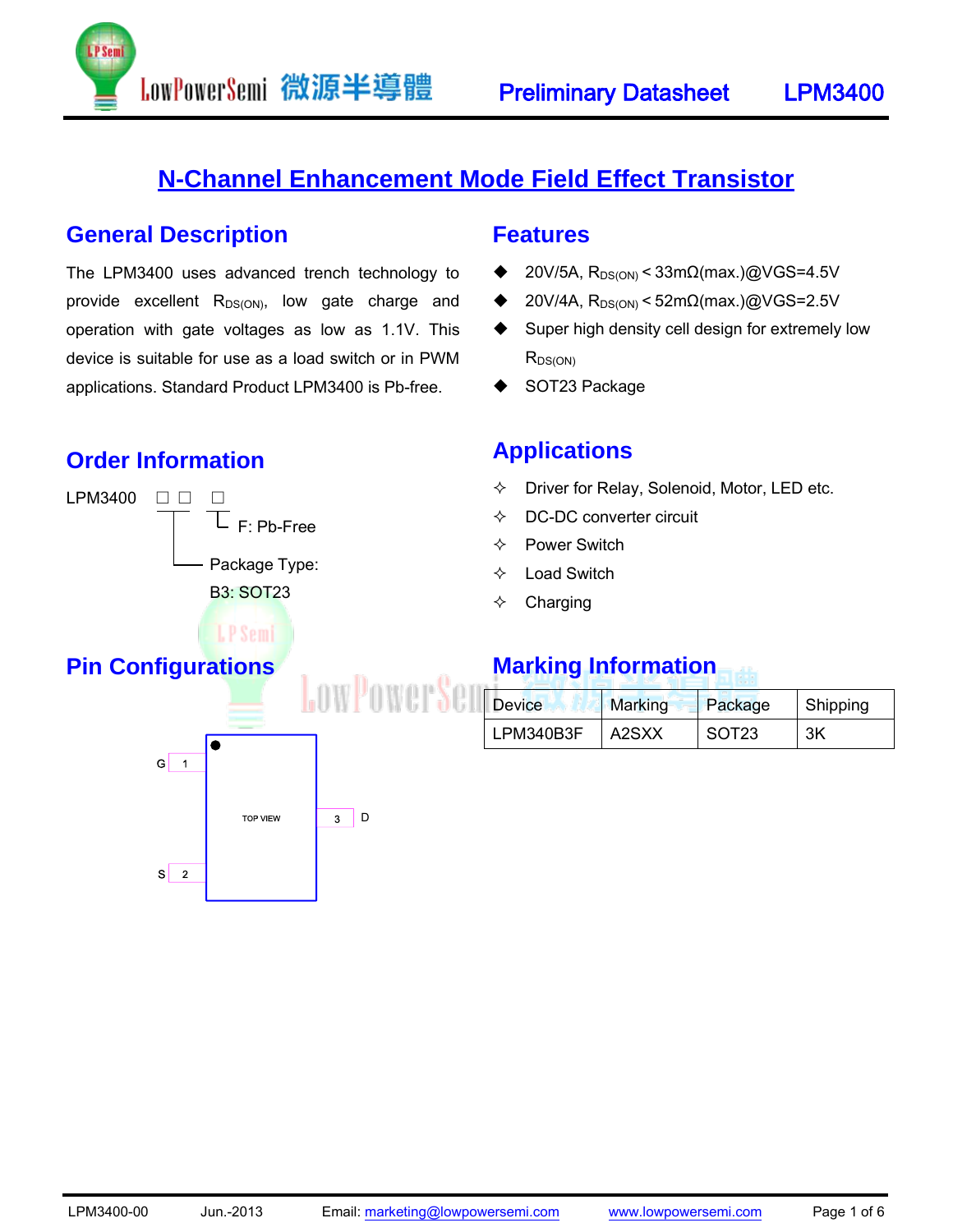

## **Absolute Maximum Ratings**

| <b>Parameter</b>                       |                    | Symbol            | <b>Maximum</b> | <b>Unit</b> |  |
|----------------------------------------|--------------------|-------------------|----------------|-------------|--|
| Drain-Source Voltage                   |                    | $V_{DS}$          | 20             |             |  |
| Gate-Source Voltage                    |                    | $V_{GS}$          | ±12            |             |  |
|                                        | $TA = 25^{\circ}C$ |                   | 5.8            |             |  |
| <b>Continuous Drain Current</b>        | $TA=70^{\circ}C$   | ΙD                | 4.9            | A           |  |
| <b>Pulsed Drain Current</b>            |                    | <b>IDM</b>        | 30             |             |  |
|                                        | $TA=25^{\circ}C$   |                   | 1.4            | W           |  |
| Power Dissipation                      | $TA=70^{\circ}C$   | $P_D$             |                |             |  |
| Junction and Storage Temperature Range |                    | $T_J$ , $T_{STG}$ | $-55$ to 150   | °C          |  |

## **Thermal resistance ratings**

| Parameter                           | Symbol | <b>MAX</b> | Unit |
|-------------------------------------|--------|------------|------|
| Junction-to-Case Thermal Resistance | Reja   | 125        | °C/W |

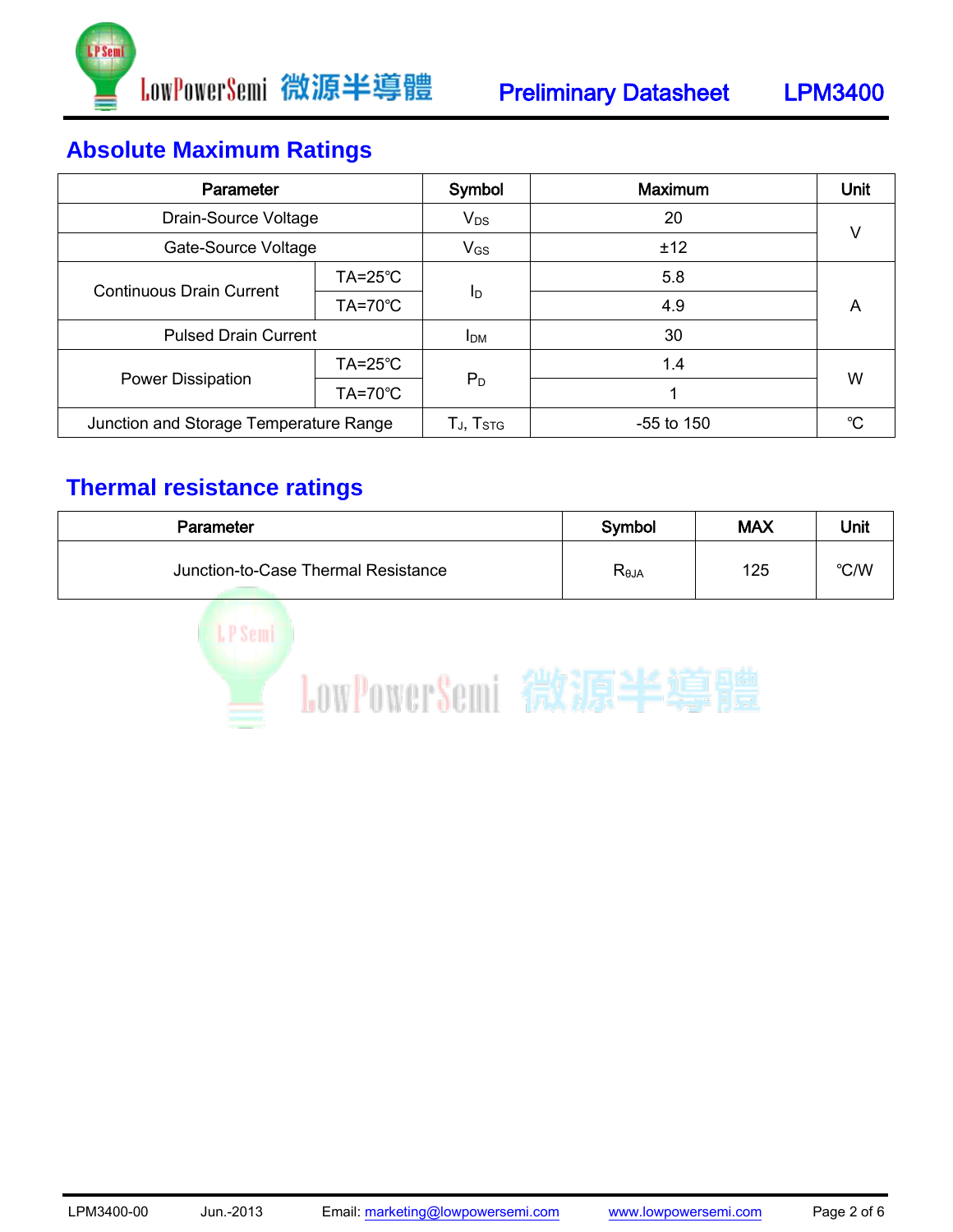

## **Electrical Characteristics**

#### **Electrical Characteristics (TJ=25**℃ **unless otherwise noted)**

| Symbol                      | Parameter                                                           | Conditions                                       | Min | <b>Typ</b> | Max  | <b>Units</b> |  |
|-----------------------------|---------------------------------------------------------------------|--------------------------------------------------|-----|------------|------|--------------|--|
| <b>STATIC PARAMETERS</b>    |                                                                     |                                                  |     |            |      |              |  |
| <b>BV</b> <sub>DSS</sub>    | Drain-Source Breakdown Voltage<br>$I_D = 250 \mu A$ , $V_{GS} = 0V$ |                                                  | 20  |            |      | V            |  |
|                             | Zero Gate Voltage Drain Current                                     | $V_{DS}$ =20V, $V_{GS}$ =0V                      |     |            | 1    | μA           |  |
| <b>l</b> <sub>DSS</sub>     |                                                                     | $T_J = 55^{\circ}C$                              |     |            | 5    |              |  |
| l <sub>GSS</sub>            | Gate-Body leakage current                                           | $V_{DS} = 0V$ , $V_{GS} = 12V$                   |     |            | ±100 | nA           |  |
| $V_{GS(th)}$                | <b>Gate Threshold Voltage</b>                                       | $V_{DS} = V_{GS}$ , $I_D = 250 \mu A$            | 0.7 | 1.1        | 1.4  | V            |  |
|                             | Static Drain-Source On-Resistance                                   | $V_{GS}$ =10V, $I_D$ =5.8A                       |     | 22         | 28   | $m\Omega$    |  |
| $R_{DS(ON)}$                |                                                                     | $V_{GS} = 4.5V$ , $I_D = 5A$                     |     | 27         | 33   |              |  |
|                             |                                                                     | $V_{GS}$ =2.5V, $I_D$ =4A                        |     | 43         | 52   |              |  |
| <b>gFS</b>                  | <b>Forward Transconductance</b>                                     | $V_{DS} = 5V$ , $I_D = 5A$                       | 10  | 15         |      | S            |  |
| $V_{SD}$                    | Diode Forward Voltage                                               | $IS=1A, VGS=0V$                                  |     | 0.7        | 1    | V            |  |
| $\mathsf{I}_\mathsf{S}$     | Maximum Body-Diode Continuous Current                               |                                                  |     | 2.5        | A    |              |  |
| <b>DYNAMIC PARAMETERS</b>   |                                                                     |                                                  |     |            |      |              |  |
| $C_{iss}$                   | Input Capacitance                                                   |                                                  |     | 400        |      | рF           |  |
| C <sub>oss</sub>            | <b>Output Capacitance</b>                                           | $V_{GS}$ =0V, $V_{DS}$ =15V, f=1MHz              |     | 99         |      | рF           |  |
| C <sub>rss</sub>            | Reverse Transfer Capacitance<br>ΩÐ                                  |                                                  |     | 77         |      | pF           |  |
| R <sub>g</sub>              | Gate resistance                                                     | V <sub>GS</sub> =0V, V <sub>DS</sub> =0V, f=1MHz |     | 1.2        | 3.6  | Ω            |  |
| <b>SWITCHING PARAMETERS</b> |                                                                     |                                                  |     |            |      |              |  |
| $Q_{q}$ (10V)               | <b>Total Gate Charge</b>                                            |                                                  |     | 9.7        |      | nC           |  |
| $Q_9(4.5V)$                 | <b>Total Gate Charge</b>                                            | $V_{GS} = 4.5V$ , $V_{DS} = 15V$ ,               |     | 1.6        |      | nC           |  |
| $Q_{gs}$                    | Gate Source Charge                                                  | $I_D = 5.8A$                                     |     | 3.1        |      | nC           |  |
| $t_{D(on)}$                 | Turn-On Delay Time                                                  |                                                  |     | 3.3        |      | ns           |  |
| $t_{r}$                     | Turn-On Rise Time                                                   | $V_{GS}$ =10V, $V_{DS}$ =15V,                    |     | 4.8        |      | ns           |  |
| $t_{D(off)}$                | <b>Turn-Off Delay Time</b>                                          | $R_L = 2.7 \Omega, R_{GEN} = 3 \Omega$           |     | 26.3       |      | ns           |  |
| tf                          | <b>Turn-Off Fall Time</b>                                           |                                                  |     | 4.1        |      | ns           |  |
| $t_{rr}$                    | <b>Body Diode Reverse Recovery Time</b>                             | $I_F = 5A$ , dl/dt=100A/us                       |     | 16         |      | ns           |  |
| $Q_{rr}$                    | Body Diode Reverse Recovery Charge                                  | $I_F = 5A$ , dl/dt=100A/µs                       |     | 8.9        |      | nC           |  |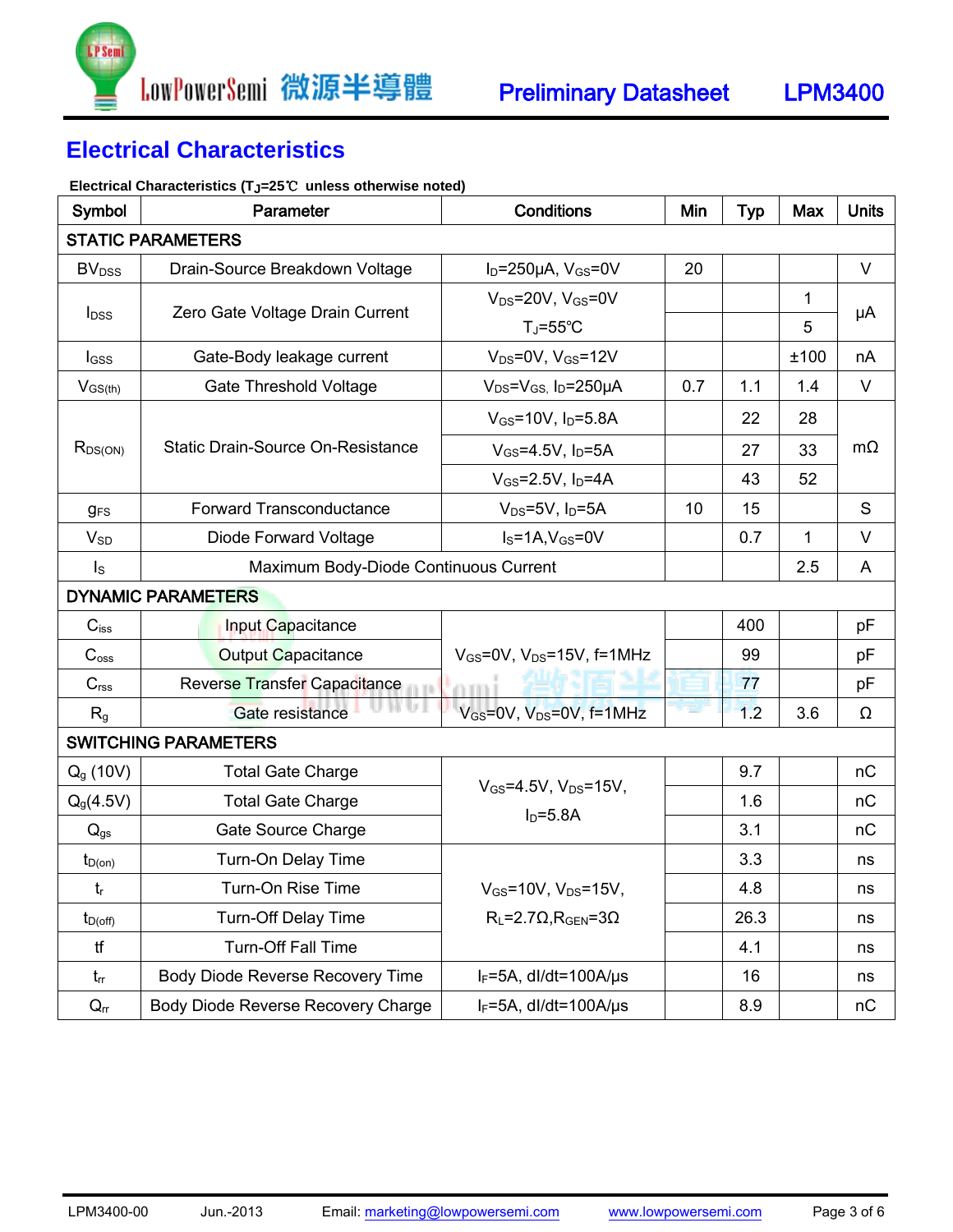

# Typical Characteristics

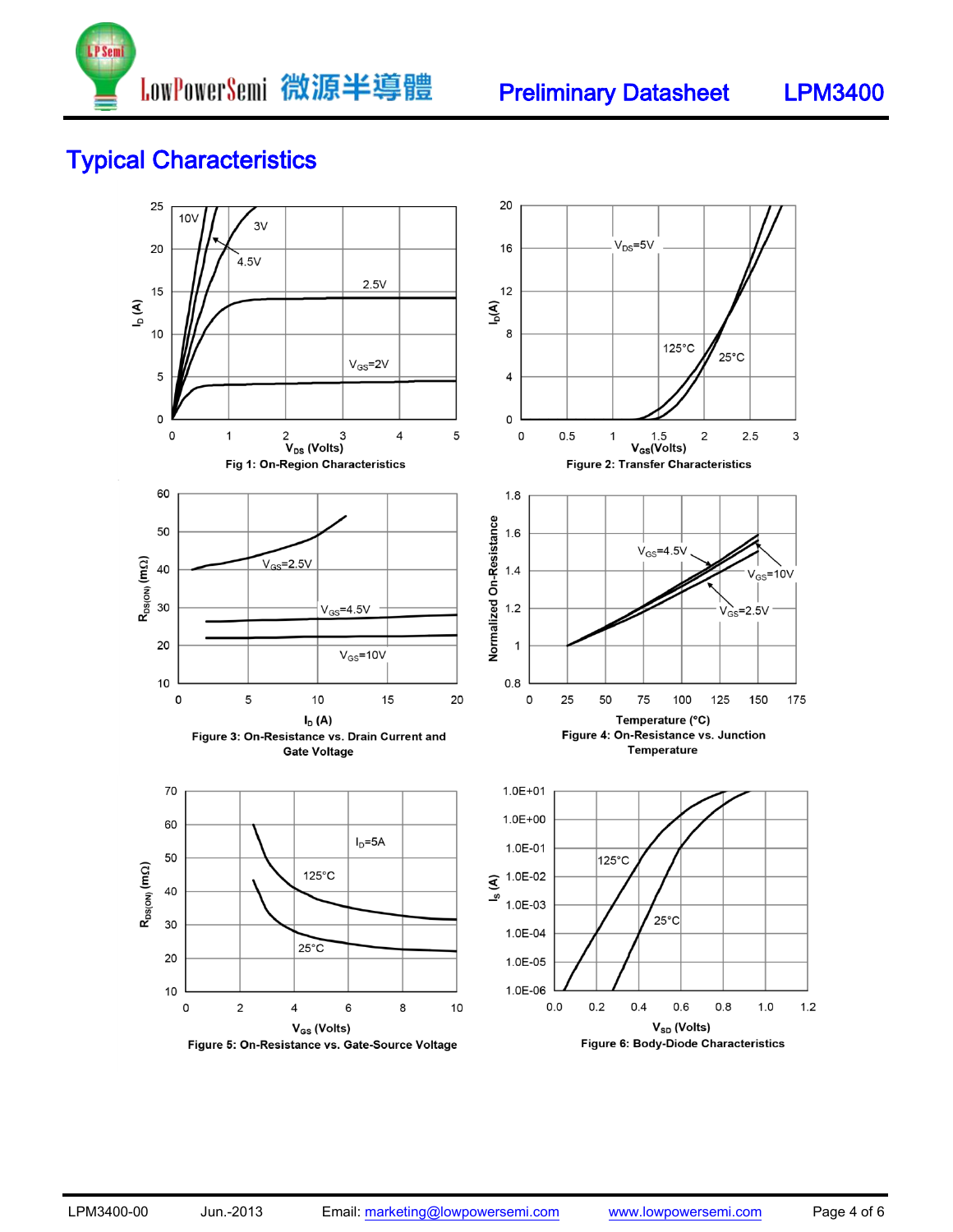



Figure 11: Normalized Maximum Transient Thermal Impedance

LPM3400-00 Jun.-2013 Email: [marketing@lowpowersemi.com](mailto:marketing@lowpowersemi.com) [www.lowpowersemi.com](http://www.lowpowersemi.com/) Page 5 of 6